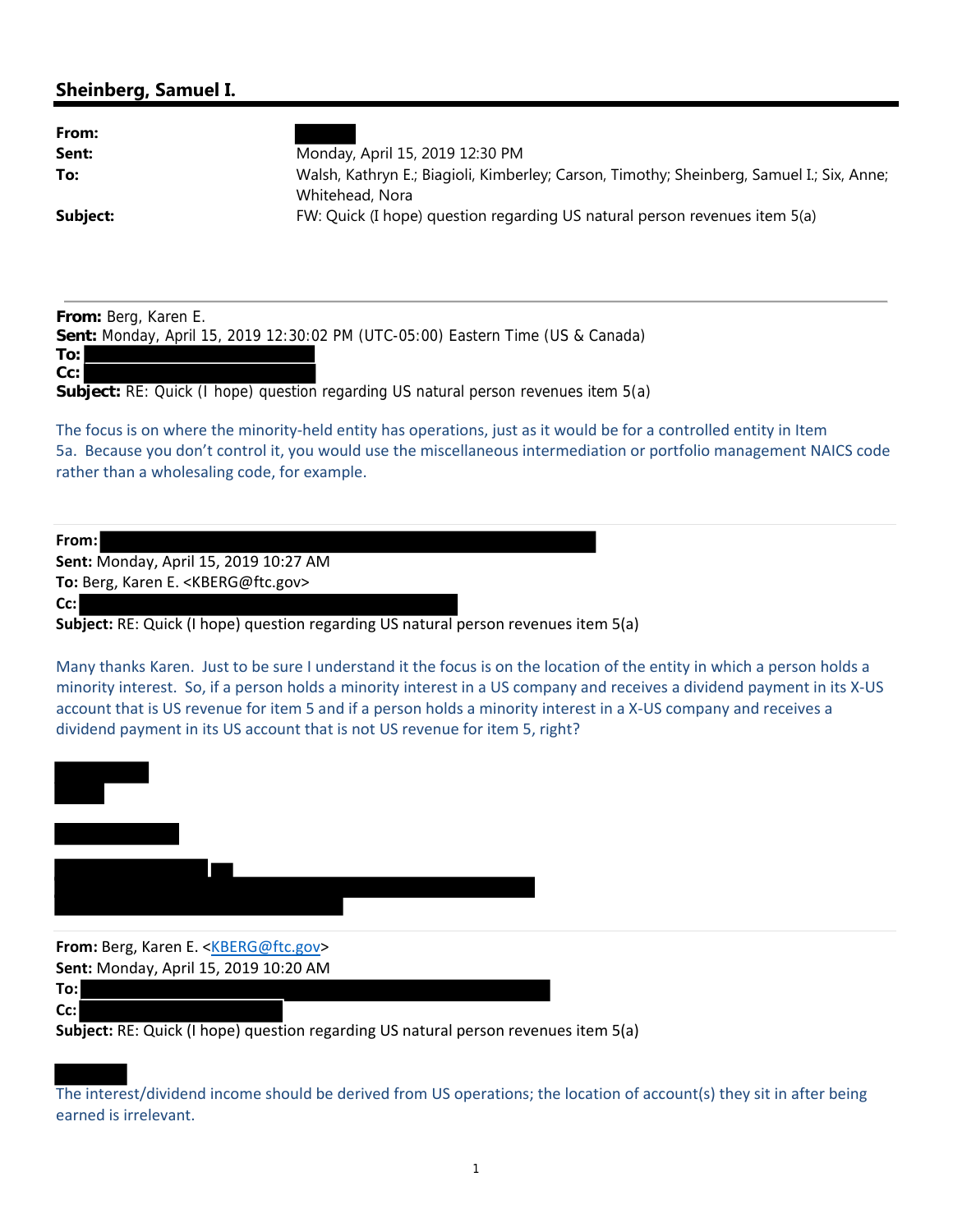## **From:**

**Sent:** Friday, April 12, 2019 4:54 PM

To: Walsh, Kathryn E. <**kwalsh@ftc.gov>**; Berg, Karen E. <KBERG@ftc.gov>; Biagioli, Kimberley <*kbiagioli@ftc.gov>*; Carson, Timothy <tcarson@ftc.gov>; Sheinberg, Samuel I. <SSHEINBERG@ftc.gov>; Six, Anne <asix@ftc.gov>; Whitehead, Nora <nwhitehead@ftc.gov>

**Subject:** FW: Quick (I hope) question regarding US natural person revenues item 5(a)

| From:<br>Sent: Wednesday, April 10, 2019 10:13 AM<br>To:<br>Subject: Quick (I hope) question regarding US natural person revenues item 5(a) |  |
|---------------------------------------------------------------------------------------------------------------------------------------------|--|

Hi all,

Hope everyone is enjoying the Spring weather! I am retired but consulting so not gone yet and continue with questions (one of the great things about HSR is there always something more to learn)… This is sort of a weird question but we have a natural US person UPE and the question is which dividend/interest income must be included in item 5(a):

- 1. All revenues in UPE's US bank accounts regardless of source?
- 2. All revenues from US companies regardless of location of account?
- 3. All revenues from X‐US companies with over \$90 million of US revenues/assets (tied into 802.51) regardless of whether they are paid into a US or X‐US account?

Many thanks as always!